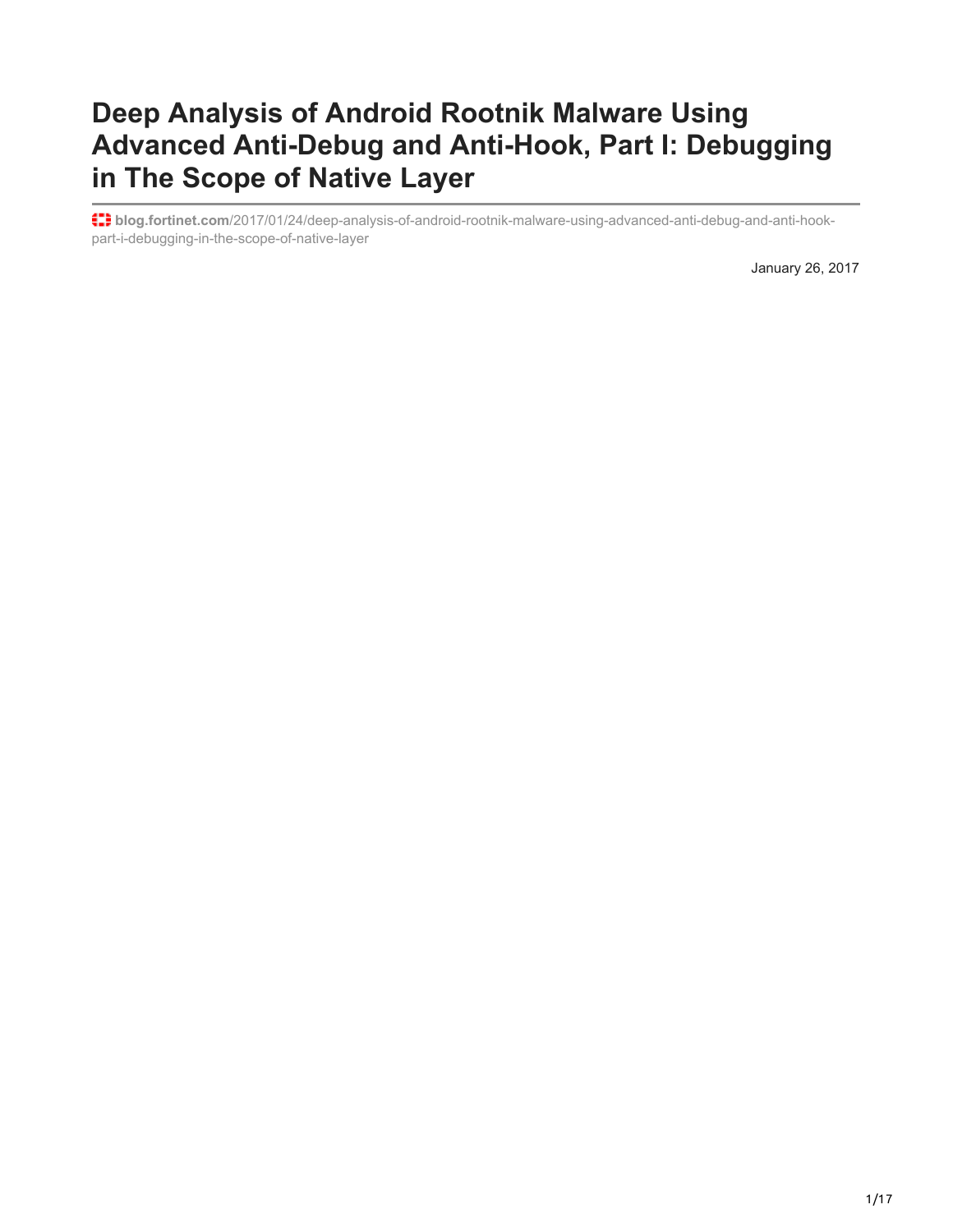

### Threat Research

## By [Kai Lu](https://blog.fortinet.com/blog/search?author=Kai+Lu) | January 26, 2017

Recently, we found a new Android rootnik malware which uses open-sourced Android root exploit tools and the MTK root scheme from the dashi root tool to gain root access on an Android device. The malware disguises itself as a file helper app and then uses very advanced anti-debug and anti-hook techniques to prevent it from being reverse engineered. It also uses a multidex scheme to load a secondary dex file. After successfully gaining root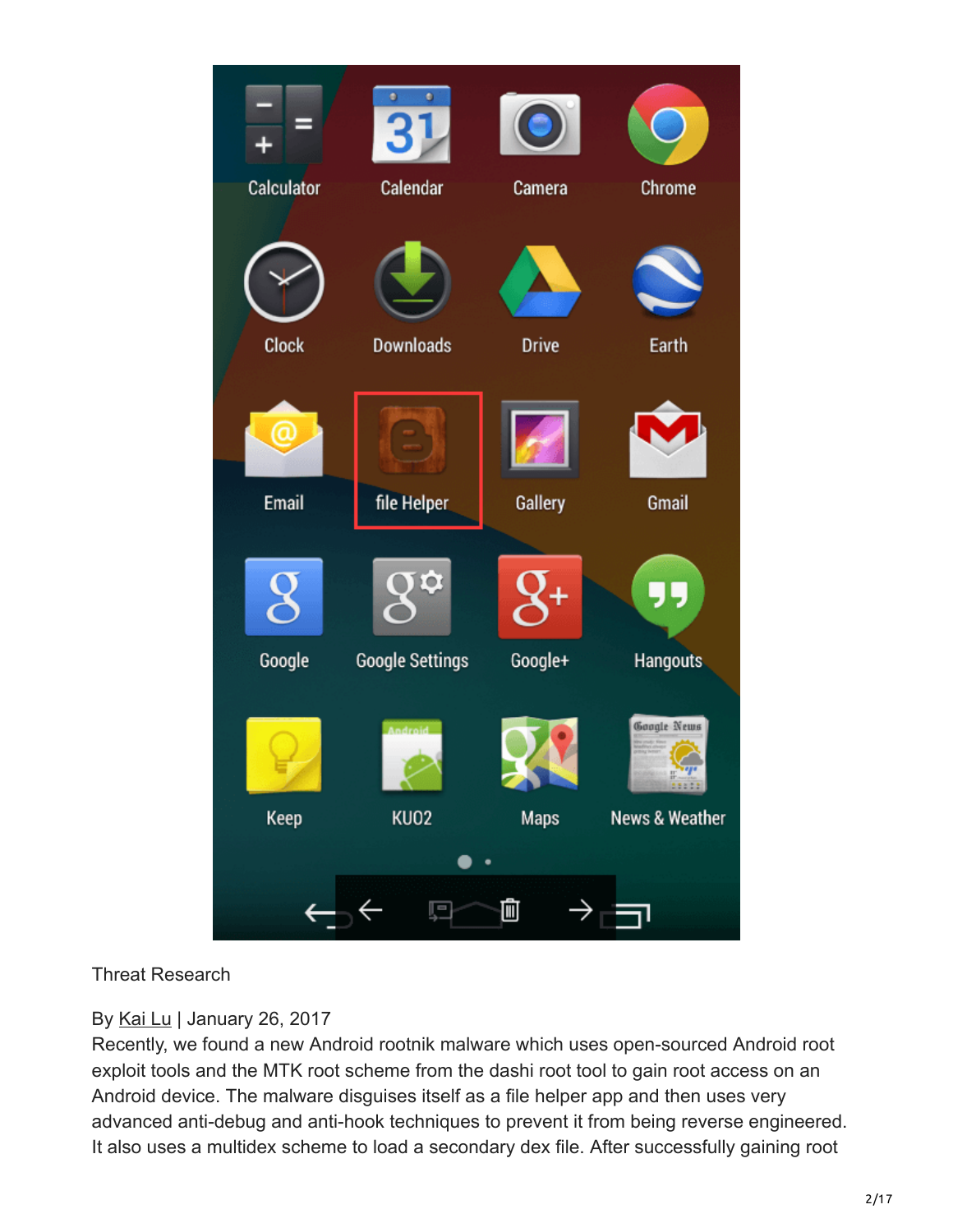privileges on the device, the rootnik malware can perform several malicious behaviors, including app and ad promotion, pushing porn, creating shortcuts on the home screen, silent app installation, pushing notification, etc. In this blog, I'll provide a deep analysis of this malware.

# **A Quick Look at the Malware**

The malware app looks like a legitimate file helper app that manages your files and other resources stored on your Android phone.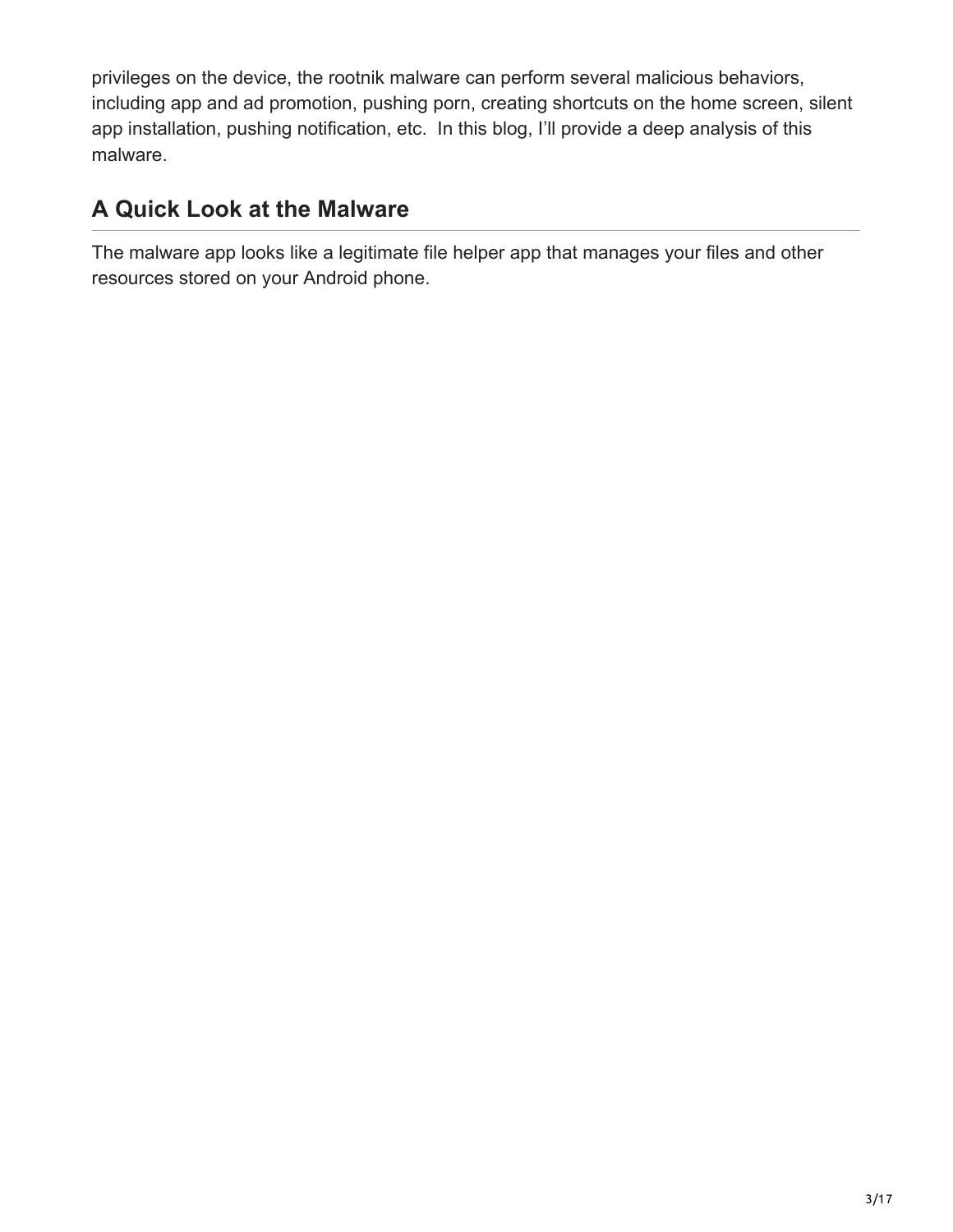

Figure 1. The malware app icon installed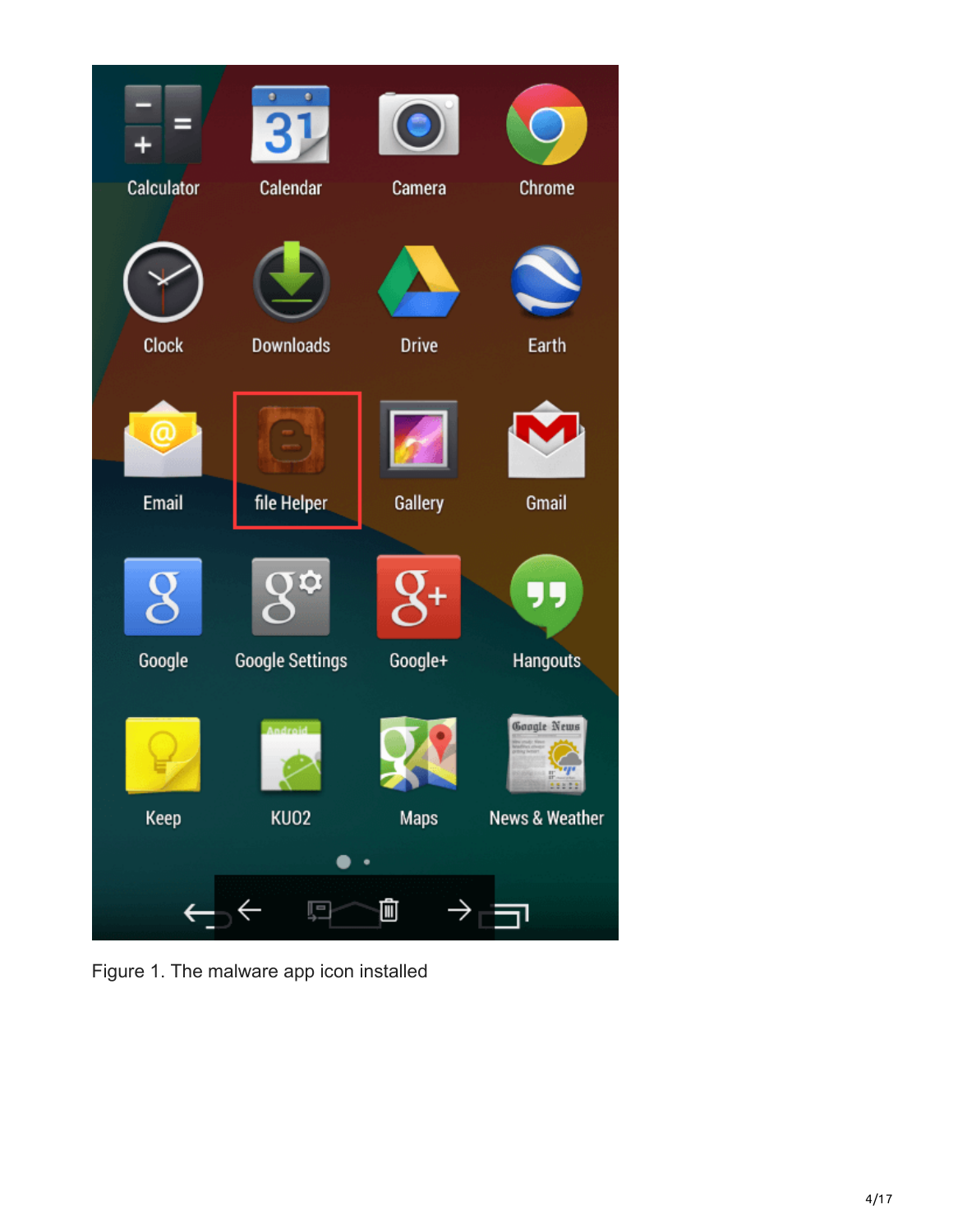

Figure 2. A view of the malware app

We decompiled the APK file, as shown in Figure 3.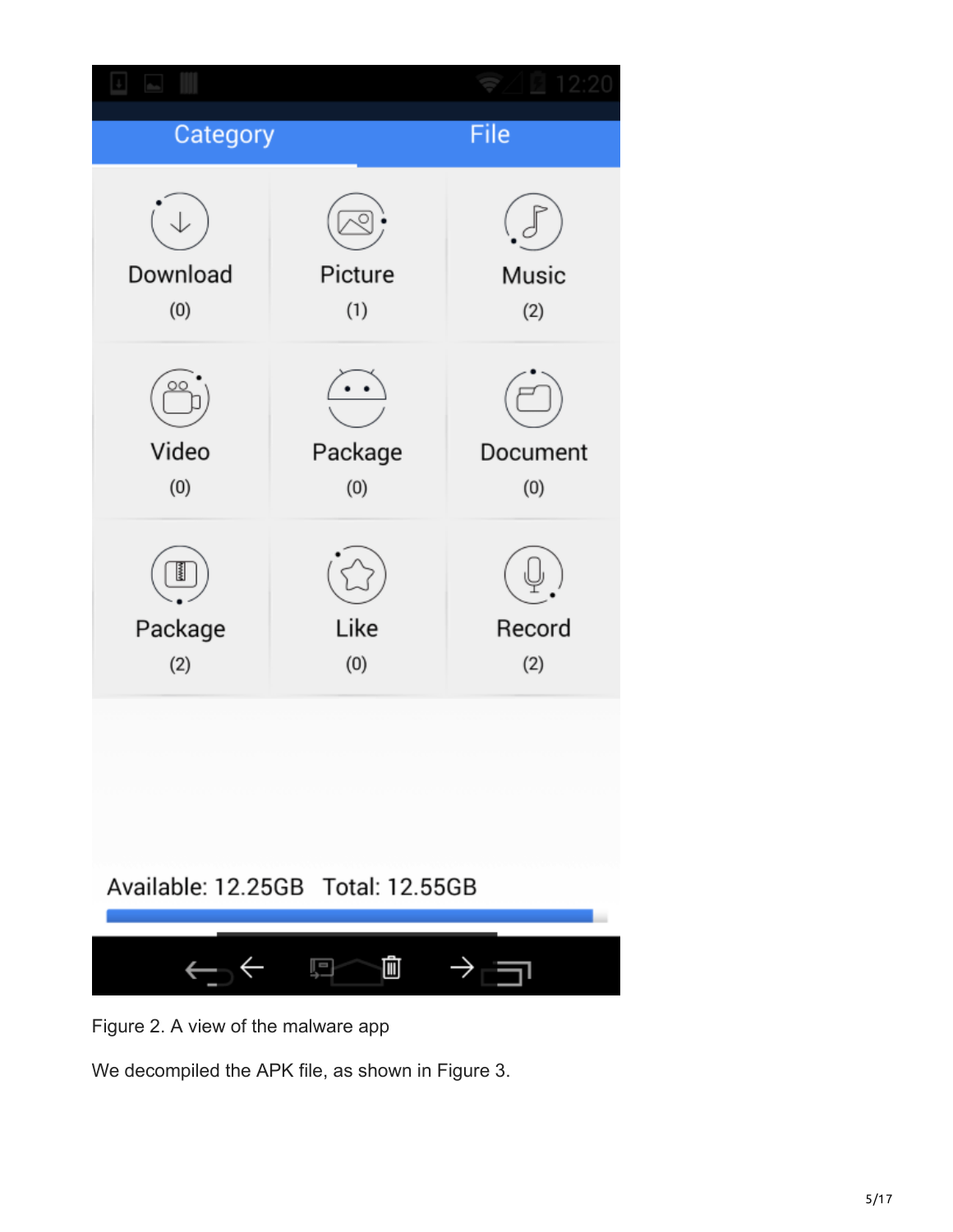| 민급 e5e22b357893bc15a50dc35b702dd5fcdfeafc6ffec7daa0d313c724d72ec854_235FCE1B.apk |
|----------------------------------------------------------------------------------|
| 白 <del>伊</del> Source code                                                       |
| □ H com.secshell.shellwrapper                                                    |
| <b>E</b> BuildConfig                                                             |
| <b>E</b> -O DexInstall                                                           |
| <b>E</b> Helper                                                                  |
| ⊞∙® r                                                                            |
| <b>E</b> SecAppWrapper                                                           |
| 白 <i>『 『</i> Resources                                                           |
| <b>THE META-INF</b><br>[∓]…                                                      |
| ஈ⊢<br>and res                                                                    |
|                                                                                  |
| lib<br>⊟…                                                                        |
| ⊟ <sup></sup> F <sup>=</sup> armeabi                                             |
| libSecShell-x86.so                                                               |
| <b>E</b> libSecShell.so                                                          |
| $\equiv$ assets                                                                  |
| 国·图 meta-data                                                                    |
| l…∥≣ìcfg                                                                         |
| …   <b>≣)</b> a.zip                                                              |
| --- 图 secData0.jar                                                               |
| <b>E</b> KK.bin                                                                  |
| 由   resources.arsc                                                               |
| AndroidManifest.xml                                                              |
| <b>Logical</b> classes.dex                                                       |
|                                                                                  |
|                                                                                  |

Figure 3. Decompile the malware app's apk file

Its package name is com.web.sdfile. First, let's look at its AndroidManifest.xml file.



Figure 4. AndroidManifest.xml file inside the malware app's apk file

We can't find the main activity com.sd.clip.activity.FileManagerActivity, service class, or broadcast class in Figure 4. Obviously, the main logic of the file helper app is not located in the classes.dex. After analysis, it was discovered that the malware app uses the multidex scheme to dynamically load a secondary dex file and execute it.

# **How Rootnik Works**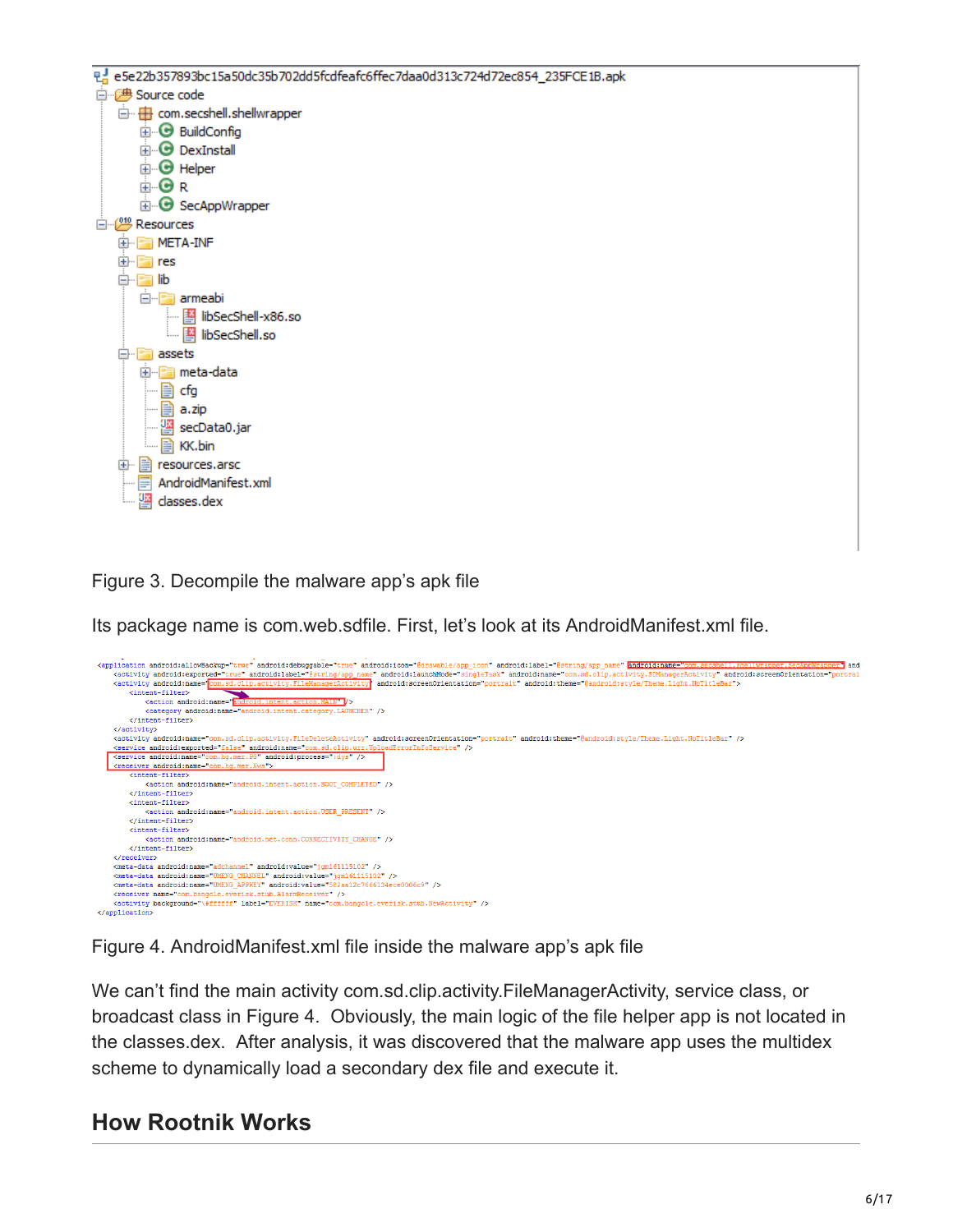## **I. Workflow of Rootnik**

The following is the workflow of the android rootnik malware.



Figure 5. An overview of the android rootnik malware's workflow

### **II. Going deep into the first dex file**

The following is a code snippet of the class SecAppWrapper.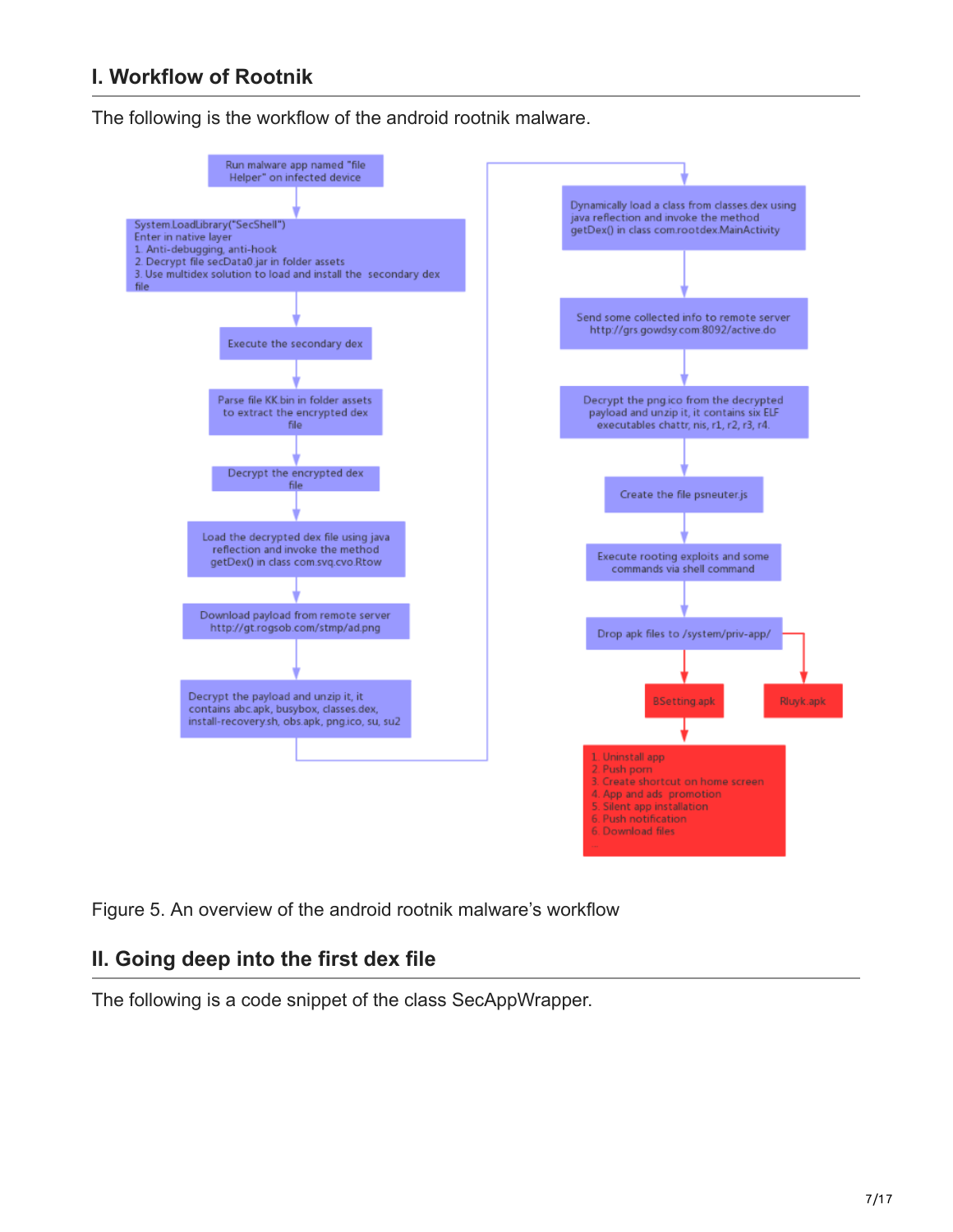

Figure 6. A code snippet of the class SecAppWrapper

The execution flow is shown below.

Static code block -> attachBaseContext -> onCreate

The static code block loads the dynamic link library libSecShell.so into the folder assets, and the program enters into the native layer, performs several anti-debug operations, decrypts the secondary dex file, and then uses a multidex scheme to load the decrypted secondary dex file, which is actually the main logic of the real application.

The class DexInstall is actually the class MultiDex, and it refers to

```
https://android.googlesource.com/platform/frameworks/multidex/+/d79604bd38c101b54e417
45f85ddc2e04d978af2/library/src/android/support/multidex/MultiDex.java
```
The program then invokes the method install of DexInstall to load the secondary dex file. The invoking of the method install of DexInstall is executed in native layer.

```
public static void install (ClassLoader arg4, String arg5) {
   try {
        File v0 = new File(arg5);
        ArrayList v2 = new ArrayList();
        ((List)v2).add(v0);DexInstall.installSecondaryDexes(arg4, v0.getParentFile(), ((List)v2));
   \mathbf{1}catch (Exception v1) {
       v1.printStackTrace(System.out);
    ŀ
}
```
Figure 7. Installing the secondary dex file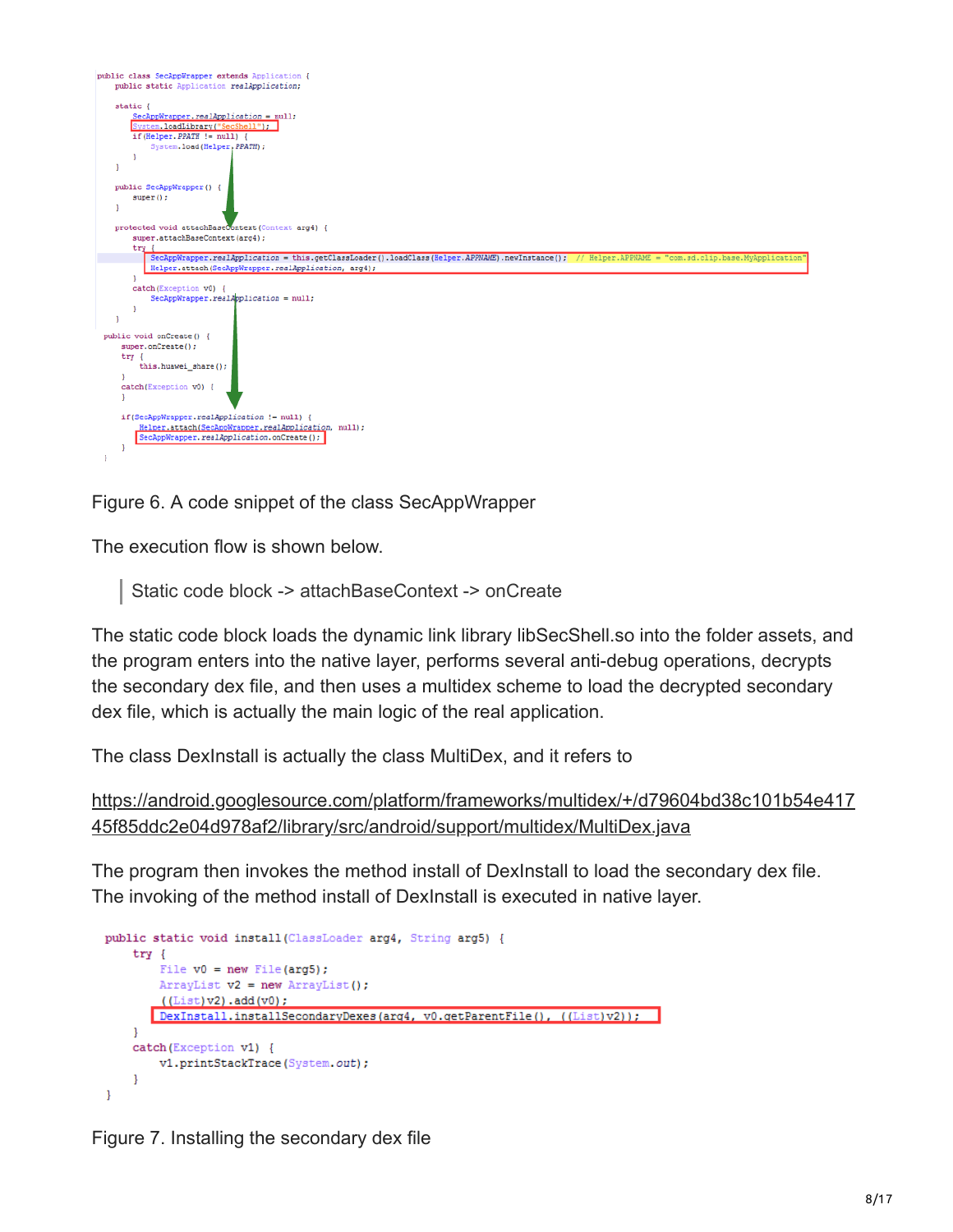In function attachBaseContext, the program loads the class com.sd.clip.base.MyApplication, which is the execution entry of the secondary dex. The method attach of Helper is a native method.

In function onCreate, the program executes the method onCreate of the class com.sd.clip.base.MyApplication.

That's it. The first dex file is rather simple. Next, we'll do a deep analysis of the native layer code, which is very complicated and tricky.

## **III. The scope of the native layer code**

As described above, the native layer code uses some advanced anti-debug and anti-hook techniques, and also uses several decryption algorithms to decrypt some byte arrays to get the plain text string.

The following is part of the export functions in libSecShell.so. It becomes harder to analyze due to obfuscated function names.

|   | Name                                                                                                         | Address  | Ordinal |  |
|---|--------------------------------------------------------------------------------------------------------------|----------|---------|--|
| 國 | p26102C6A8CA45031EDFB8281477FD563                                                                            | 0000D1CC |         |  |
| 國 | pDA5271CF4CCFFA81F92CF1EC0F435889                                                                            | 0000D890 |         |  |
| 國 | p2286289E2C87B5C9202230FFC7E702D4                                                                            | 0000D9C8 |         |  |
| 國 | pA4D41BAEAB1450AEEE683A84FD262552                                                                            | 0000DA84 |         |  |
| 國 | p642BD1F4A1685C3EDB2B3B920C0EDEA8                                                                            | 0000DDC8 |         |  |
| 國 | strlen                                                                                                       | 0000E624 |         |  |
| 國 | JNI OnLoad                                                                                                   | 0000E6F4 |         |  |
| 國 | p335401FB7DC09C99176C4C11FDE1C9B7                                                                            | 00013028 |         |  |
| 國 | p6DF4491A867F48BF1E59730C1F1F97D9                                                                            | 00013034 |         |  |
| 國 | p1DE6DB1B7827CE7CFB8D139ED15D7F90                                                                            | 0001305C |         |  |
| 國 | pFA66310A80C2F8BF84C3CCDBBF3C0BA2                                                                            | 000132E4 |         |  |
| 國 | pD012AB537A0A2792B1AAF69613FA61A0                                                                            | 00013450 |         |  |
| 國 | p40AD7D7CEE164CBEC48795C7820948EA                                                                            | 00013534 |         |  |
| 國 | p5AD5D0264D7C8E1AC95496D47885442C                                                                            | 000137BC |         |  |
| 國 | p60AC462B25DA2C75C55F0EC013654EF5                                                                            | 00013BCC |         |  |
| 國 | p4852ABA9A0FB64247021C8D4A4AC24BB                                                                            | 00013D00 |         |  |
| 國 | std::allocator <char>::_M_allocate(uint,uint &amp;)</char>                                                   | 000141A8 |         |  |
| 國 | pD3667BED240792A5F1BA435623D9B215                                                                            | 00014E80 |         |  |
| 國 | pFB0E7CFB98C1AC8AEDD90B1EAA975993                                                                            | 00015B2C |         |  |
| 國 | pD3E953E17B431824F310DF3381EBDE3E                                                                            | 00015F4C |         |  |
| 國 | pD8F3FA10EEF02923410B2987925759A0                                                                            | 000160EC |         |  |
| 國 | artOatFileOatMethodLinkMethodStub                                                                            | 0001651C |         |  |
| 國 | artClassLinkerDefineClassStub(void *, char const*, void *, void *, void *)                                   | 00016608 |         |  |
| 國 | pB480AE69EF75206D239B81E62C4C5C10                                                                            | 00016628 |         |  |
| 國 | p22E61FD3F3B19CAC04EC7767A8A1756A                                                                            | 00016EE8 |         |  |
| 國 | artMOatFileOatMethodLinkMethodStub                                                                           | 00017C54 |         |  |
| 國 | p45C8619F918523ED498753806FC08904                                                                            | 00017C68 |         |  |
| 國 | p453979B388BECB0D0A8350CC47FCFC13                                                                            | 000185F0 |         |  |
| 國 | std::priv::_String_base <char,std::allocator<char>&gt;::_M_deallocate_block(void)</char,std::allocator<char> | 000192F0 |         |  |
| 國 | p16DB731B80EE4B088152BBAC874D1494(void *, char const*, char const*, void *, void *)                          | 00019314 |         |  |
| 國 | artm_OpenDexFilesFromOat_stub(void *, char const*, char const*, void *)                                      | 0001939C |         |  |
| 國 | pB5516CAC797AEBE879DDB9A474472558                                                                            | 0001AE54 |         |  |
| 國 | fork execute dex2oat                                                                                         | 0001B488 |         |  |
| 國 | fork execute dex2opt                                                                                         | 0001B554 |         |  |
| 國 | p6BECCA499822B6083186BD481EAF40B3                                                                            | 0001B5D8 |         |  |
|   | EN nC0E901RR7A6D1R669R72D78E6861439E                                                                         | 0001B710 |         |  |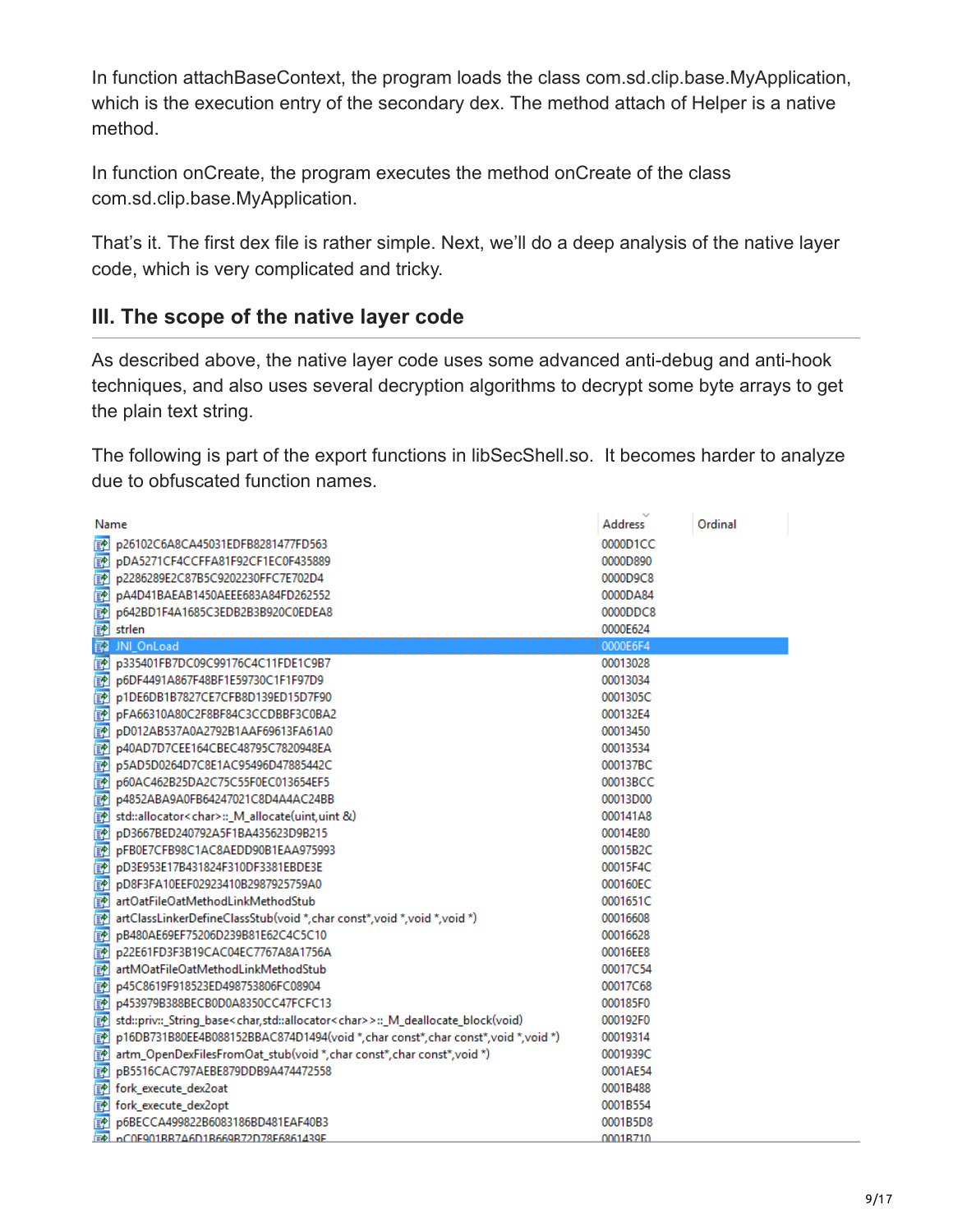Figure 8. Part of export functions in libSecShell.so

All anti-debug native code is located in function JNI\_Onload.

As described in the last section, the method attach of class Helper in java scope is a native method. The program dynamically registers this method in native layer. The following is a snippet of the ARM assembly code that registers native method in native layer.

| <b></b>     | بالمتمام وسيد                                                                                         |
|-------------|-------------------------------------------------------------------------------------------------------|
| <b>STRB</b> | R6, [R4,#0x1C]                                                                                        |
| BL          | sub BF60 ; it's a decruption of char array. com/secshell/shellwrapper/Helper                          |
| <b>MOUS</b> | R2, #0xD7                                                                                             |
| LDR         | R3, [SP,#0x1C]                                                                                        |
| <b>LSLS</b> | R2, R2, #2                                                                                            |
| <b>MOUS</b> | R1, R4                                                                                                |
| LDR         | R3, [R3]                                                                                              |
| LDR         | <b>RO, [SP,#0x1C]</b>                                                                                 |
| LDR         | R6, [R3, R2]                                                                                          |
| LDR         | R3, [R3,#0x18]                                                                                        |
| BLX         | ; findClass(JNIEnv *env, const char *name)<br>R3                                                      |
| <b>MOUS</b> | R2, R5                                                                                                |
| <b>MOUS</b> | <b>R1, R0</b>                                                                                         |
| <b>ADDS</b> | R2, #0x14                                                                                             |
| MOUS        | R3, #1                                                                                                |
| LDR         | <b>RO, [SP,#0x1C]</b>                                                                                 |
| <b>BLX</b>  | ; jint ReqisterNatives(JNIEnv *env,jclass clazz, const JNINativeMethod* methods,jint nMethods)<br>R6. |
| <b>LDR</b>  | R3, [SP,#0x20]                                                                                        |
| LDR         | $R2$ , $= 0x$ FFFFFD84                                                                                |
| LDR         | R1, [SP,#0x14]                                                                                        |
| LDRB        | R3, [R3,#2]                                                                                           |
| LDR         | R4, [R1, R2]                                                                                          |
| CMP         | R3, #0                                                                                                |
| <b>BNE</b>  | 1oc_F72C                                                                                              |
| <b>STR</b>  | R3, [R4]                                                                                              |
|             |                                                                                                       |

Figure 9. Dynamically register native method in native layer

The function RegisterNatives is used to register a native method. Its prototype is shown below.

*jint RegisterNatives(JNIEnv \*env,jclass clazz, const JNINativeMethod\* methods,jint nMethods)*

The definition of JNINativeMethod is shown below.

*typedef struct { const char\* name; const char\* signature; void\* fnPtr; } JNINativeMethod;*

The first variable name is the method name in Java. Here, it's the string "attach". The third variable, fnPtr, is a function pointer that points to a function in C code.

We next need to find the location of the anti-debug code and bypass it, analyze how the secondary dex file is decrypted, and the dump the decrypted secondary dex file from memory.

Let's look at the following code in IDA: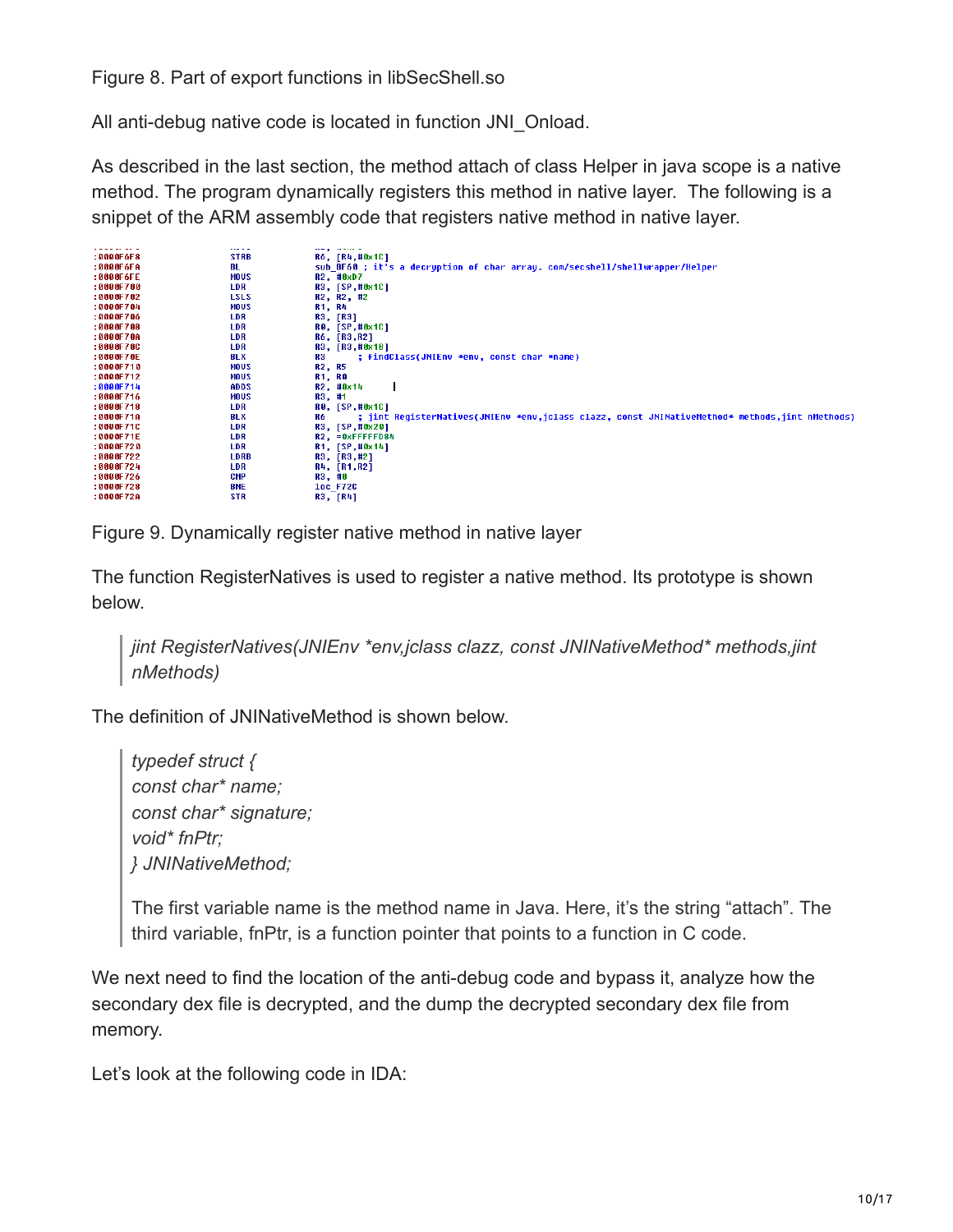| .text:0000F81E          | <b>BLX</b>  | sprintf                                                             |
|-------------------------|-------------|---------------------------------------------------------------------|
| text:0000F822.          | <b>MOUS</b> | <b>RO. R5</b>                                                       |
| text:0000F824.          | BL          | pC0E901BB7A6D1B669B72D78E6861439F                                   |
| $-text:0000F828$        | <b>SUBS</b> | R1, R0, #0                                                          |
| .text:0000F82A          | <b>BNE</b>  | <b>loc F834</b>                                                     |
| .text:0000F82C          | <b>LDR</b>  | <b>RO. [SP.#0x1C]</b>                                               |
| .text:0000F82E          | BL          | sub D334 : trace                                                    |
| Itext:0000F832          | R           | loc F924 ; after step some code, you can found the anti-debuq code. |
| Text:0000F834           |             |                                                                     |
| $-text:0000F834$        |             |                                                                     |
| text:0000F834 loc F834. |             | : CODE XREF: .text:0000F82ATi                                       |
| .text:0000F834          | <b>MOUS</b> | R4, #0                                                              |
| .text:AAAAF836          | LDR         | <b>R3, [R6]</b>                                                     |
| text:0000F838.          | <b>STR</b>  | R4, [SP,#0x90]                                                      |
| .text:0000F83A          | CMP         | <b>R3, R4</b>                                                       |
| .text:0000F83C          | <b>BEU</b>  | <b>loc F8D8 : continue</b>                                          |
| $.$ text:0000F83E       | -BL         | p45C8619F918523ED498753806FC08904                                   |
| text:0000F842           | B           | <b>loc F908</b>                                                     |

Figure 10. Code snippet around anti-debug code

Based on our deep analysis, the instruction at address 0xF832 is a jump to address loc\_F924.

After tracing some code, we found the anti-debug code.

| .text:0000F924 loc F924<br>.text:0000F924<br>.text:0000F924<br>.text:0000F926<br>.text:0000F928<br>$-text:0000F92A$<br>.text:0000F92C<br><b>CONSTRUCTION</b> | <b>LDR</b><br><b>LDRB</b><br>CMP<br><b>BE0</b><br><b>BL</b> | : CODE XREF: .text:0000F51ATi<br>.text:0000F832Ti<br>R3, [SP,#0x20] ; from 0xf832 in dynamic debuqqinq,R3 points p599E9330AD7F8A212DE1663B683F8BF4  00 00 7E 49 5<br>R3, [R3,#8]<br>R3, #0<br><b>loc F930</b><br>loc 103BA ; jump |
|--------------------------------------------------------------------------------------------------------------------------------------------------------------|-------------------------------------------------------------|-----------------------------------------------------------------------------------------------------------------------------------------------------------------------------------------------------------------------------------|
| text:000103BA                                                                                                                                                |                                                             |                                                                                                                                                                                                                                   |
| text:000103BA loc 103BA                                                                                                                                      |                                                             | ; CODE XREF: .text:0000F92CTi                                                                                                                                                                                                     |
| text:000103BA                                                                                                                                                |                                                             | ; .text:0000FE10Tj                                                                                                                                                                                                                |
| .text:888183BA                                                                                                                                               | <b>LDR</b>                                                  | R1, [SP,#0x28]                                                                                                                                                                                                                    |
| text:000103BC                                                                                                                                                | LDR                                                         | R2, [SP,#0x3C]                                                                                                                                                                                                                    |
| text:000103BE.                                                                                                                                               | LDR                                                         | R0, [SP, #0x2C]                                                                                                                                                                                                                   |
| text:000103C0.                                                                                                                                               | BL.                                                         | DFBF8EA28AB5406DC5CFADBC7CE32467F                                                                                                                                                                                                 |
| text:000103C4.                                                                                                                                               | LDR                                                         | RO, [SP,#0x28]                                                                                                                                                                                                                    |
| text:000103C6.                                                                                                                                               | BL                                                          | p871ADBC73D8088F1BE158FD0441DC741                                                                                                                                                                                                 |
| text:000103CA.                                                                                                                                               | LDR                                                         | R3, [SP,#0x20]                                                                                                                                                                                                                    |
| text:000103CC.                                                                                                                                               | <b>LDRB</b>                                                 | <b>RO. [R3,#0xC]</b>                                                                                                                                                                                                              |
| text:000103CE                                                                                                                                                | <b>BL</b>                                                   | p7E7056598F77DFCC42AE68DF7F0151CA ; F8 on this instruction, the debugging processing in IDA exits.Anti-debuggin code                                                                                                              |
| text:000103D2                                                                                                                                                |                                                             |                                                                                                                                                                                                                                   |
| text:000103D2 loc 103D2.                                                                                                                                     |                                                             | : CODE XREF: .text:0000E742Ti                                                                                                                                                                                                     |
| text:000103D2.                                                                                                                                               |                                                             | : DATA XREF: .text:0000E778To                                                                                                                                                                                                     |
| text:000103D2.<br>.                                                                                                                                          | <b>BL</b>                                                   | loc 10E22                                                                                                                                                                                                                         |

Figure 11. The location of the anti-debug code

The function p7E7056598F77DFCC42AE68DF7F0151CA() performs the anti-debug operations.

The following is its graphic execution flow, which is very complicated.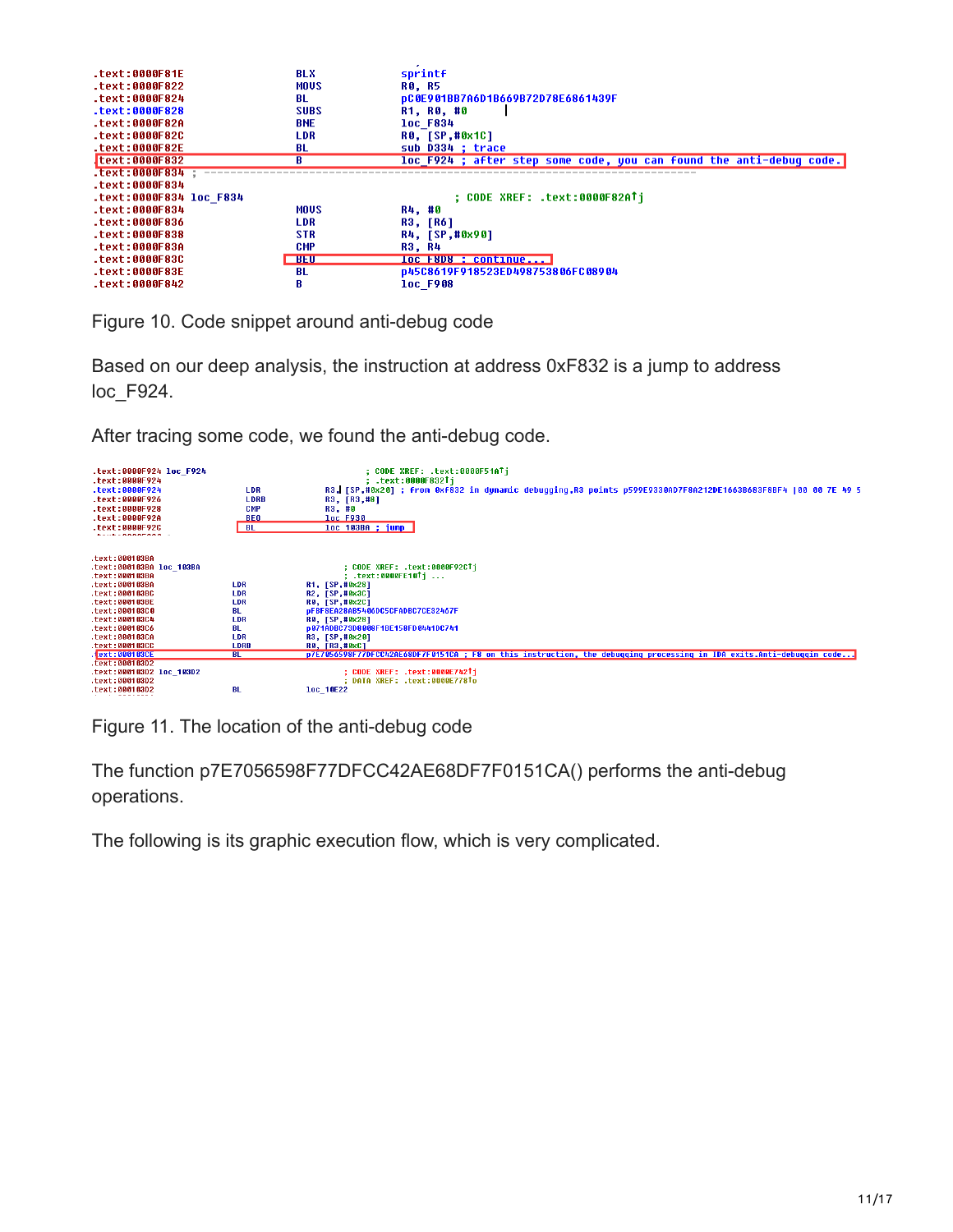

Figure 12. The graphic execution flow of anti-debug code

The following are some methods of anti-debug and anti-hook used in the malware.

1. Detect some popular hook frameworks, such as Xposed, substrate, adbi, ddi, dexposed. Once found, hook it using these popular hook frameworks. It then kills the related process.<br> $\frac{1}{2}$  int  $\frac{1}{2}$  fastcall is xposed\_att(int a1)

```
₹
  int v1; // r4@1
  int result; // r002
  unsigned int v3; // r8@4v1 = a1;if ( strcasestr(a1, "xposedbridge") || strcasestr(u1, ".xposed.") )
  ₹
     result = 1;Y
  else
  ₹
     03 = \text{strcasestr}(01, \text{ "xposed}_\text{art");}<br>result = 03 - (03 - 1 + (03 \le 1));Y
  return result;
                                                                \overline{\phantom{a}}Y
```
Figure 13. Detection of Xposed hook framework

```
sub 2362C((int)&s);
  sub_235FC(&s);<br>if ( v4 == 120 && s && so_filter((int)&s, (const char *)&v7) && <mark>find_hook_feature</mark>((int)&s) == 1 )<br>pA1C2F587169935B2DA9F1DEC35C8270D(v1, 9);
À
```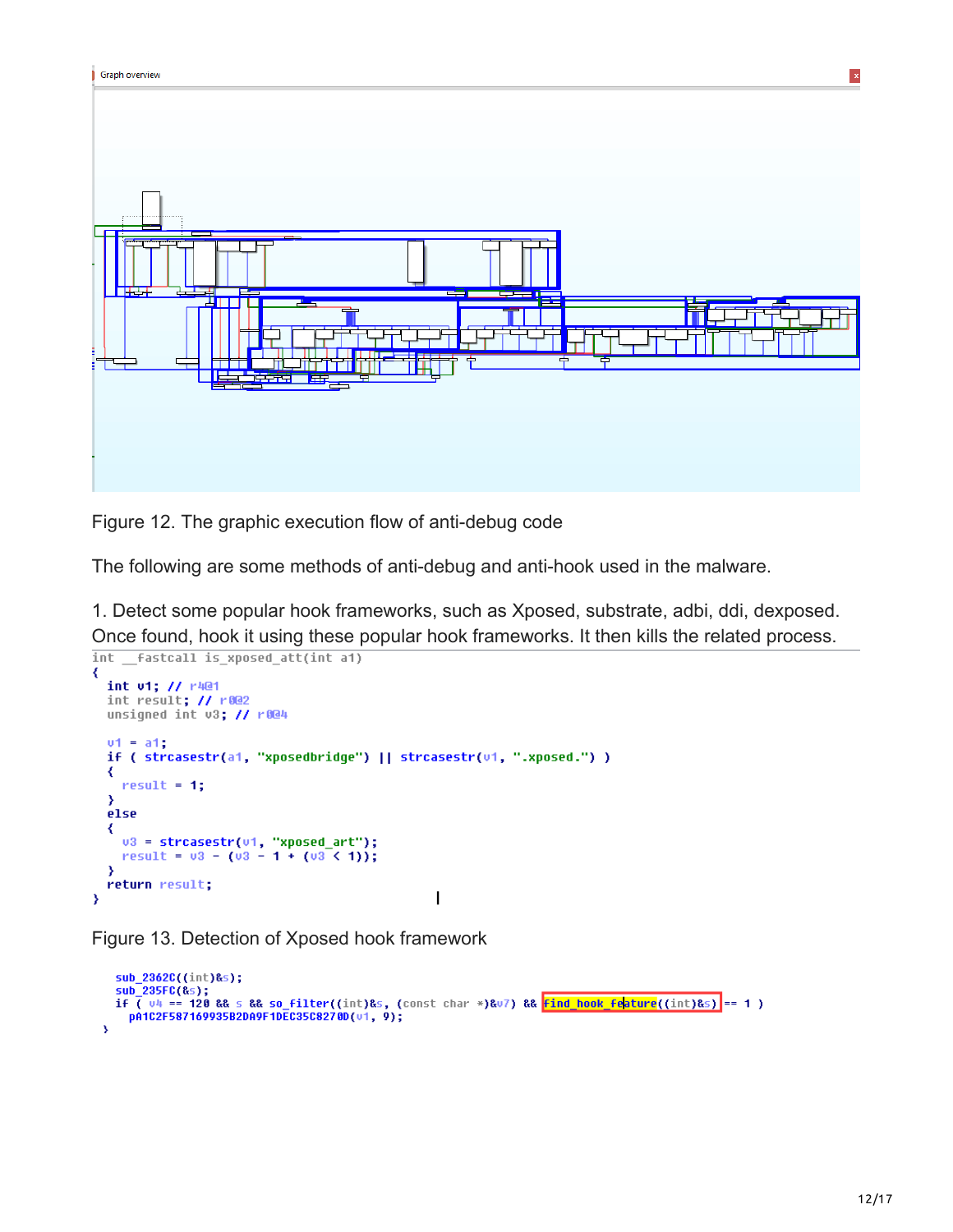| .text:off 23E08To<br>.data.rel.ro.local:00041260<br>int $v1$ : // $r501$<br>"MSHookFunction"<br>data.rel.ro.local:00041260<br>int 02: // r401<br>DCD aSubstrate<br>.data.rel.ro.local:00041264<br>"substrate"<br>signed int result; // r0@1<br>DCD aMsfindsumbol<br>.data.rel.ro.local:00041268<br>"MSFindSumbol"<br>int v4: / / r503<br>.data.rel.ro.local:0004126C<br><b>DCD</b> aSubstrate<br>"substrate"<br>const char ** 05: // r603<br>DCD aMsclosefunctio<br>.data.rel.ro.local:00041270<br>"MSCloseFunction"<br>int i: // r404<br><b>DCD</b> aSubstrate<br>"substrate"<br>.data.rel.ro.local:00041274<br>int v7; // r5@14<br>.data.rel.ro.local:00041278<br>DCD aHook postcall<br>"hook postcall"<br>int v8; // [sp+4h] [bp-24h]@3<br>.data.rel.ro.local:0004127C<br>DCD aAdbi hook<br>"adbi_hook"<br>void *ptr; // [sp+8h] [bp-20h]@2<br>DCD aHook precall<br>"hook precall"<br>int $v10$ ; // [sp+Ch] [bp-1Ch]@2<br>.data.rel.ro.local:00041280<br>DCD aAdbi hook<br>"adbi hook"<br>.data.rel.ro.local:00041284<br>$v1 = a1$ :<br>DCD aDaluik java me<br>"dalvik java method hook"<br>.data.rel.ro.local:00041288<br>u2 - strcasestr(a1, "substrate");<br>DCD aAllinones arth<br>"ALLINONEs arthook"<br>.data.rel.ro.local:0004128C<br>$result = 11$<br>DCD aArt_java_metho<br>.data.rel.ro.local:00041290<br>"art java method hook"<br>if ( $ u2 $ )<br>DCD aAllinones arth<br>"ALLINONEs arthook"<br>.data.rel.ro.local:00041294<br>DCD aArt quick call<br>.data.rel.ro.local:00041298<br>"art quick call entrupoint"<br>$ptr = 0:$<br>DCD aAllinones arth<br>"ALLINONEs arthook"<br>.data.rel.ro.local:0004129C<br>$v10 = 0$ :<br>DCD aArtquicktodisp<br>.data.rel.ro.local:000412A0<br>"artQuickToDispatcher"<br>if ( !read elf file(u1, &ptr, &u10) )<br>DCD aAllinones arth<br>"ALLINONEs arthook"<br>.data.rel.ro.local:000412A4<br>DCD aDexstuff defin<br>"dexstuff defineclass"<br>$04 = 01$<br>.data.rel.ro.local:000412A8<br>$v5 =$ (const char **)ptr:<br>"ddi hook"<br>DCD aDdi hook<br>.data.rel.ro.local:000412AC<br>$v8 - v10$ :<br>.data.rel.ro.local:000412B0<br>DCD aDexstuff loadd<br>"dexstuff loaddex"<br>while $(1)$<br>DCD aDdi_hook<br>"ddi hook"<br>.data.rel.ro.local:000412B4<br>DCD aDexstuff resol<br>"dexstuff resolv dvm"<br>.data.rel.ro.local:000412B8<br>for $(i = 0; j \leftrightarrow i)$<br>"ddi hook"<br>DCD aDdi hook<br>.data.rel.ro.local:000412BC<br>DCD aDexposedbridge<br>"DexposedBridge"<br>.data.rel.ro.local:000412C0<br>if ( $i > = 08$ )<br>.data.rel.ro.local:000412C4<br><b>DCD</b> aDexposed<br>"dexposed"<br>DCD aDexposedishook<br>.data.rel.ro.local:000412C8<br>"dexposedIsHooked"<br>$02 - 01$<br><b>DCD</b> aDexposed<br>"dexposed"<br>.data.rel.ro.local:000412CC<br>goto LABEL 10;<br>DCD aDexposedcallha<br>"dexposedCallHandler"<br>.data.rel.ro.local:000412D0<br>if ( !strcmp(off 41260[ $\nu$ 4], $\nu$ 5[3 * i]) )<br>.data.rel.ro.local:000412D4<br><b>DCD</b> aDexposed<br>"dexposed" | signed int fastcall find hook feature(int a1) | .data.rel.ro.local:00041260 off 41260                 | DCD aMshookfunction | ; DATA XREF: find hook feature+32To |
|-----------------------------------------------------------------------------------------------------------------------------------------------------------------------------------------------------------------------------------------------------------------------------------------------------------------------------------------------------------------------------------------------------------------------------------------------------------------------------------------------------------------------------------------------------------------------------------------------------------------------------------------------------------------------------------------------------------------------------------------------------------------------------------------------------------------------------------------------------------------------------------------------------------------------------------------------------------------------------------------------------------------------------------------------------------------------------------------------------------------------------------------------------------------------------------------------------------------------------------------------------------------------------------------------------------------------------------------------------------------------------------------------------------------------------------------------------------------------------------------------------------------------------------------------------------------------------------------------------------------------------------------------------------------------------------------------------------------------------------------------------------------------------------------------------------------------------------------------------------------------------------------------------------------------------------------------------------------------------------------------------------------------------------------------------------------------------------------------------------------------------------------------------------------------------------------------------------------------------------------------------------------------------------------------------------------------------------------------------------------------------------------------------------------------------------------------------------------------------------------------------------------------------------------------------------------------------------------------------------------------------------------------------------------------------------------------------------------------------------------------------------------------------------------------------------------------------------------------------------------------------------------------------------------------------------------------------------------------|-----------------------------------------------|-------------------------------------------------------|---------------------|-------------------------------------|
|                                                                                                                                                                                                                                                                                                                                                                                                                                                                                                                                                                                                                                                                                                                                                                                                                                                                                                                                                                                                                                                                                                                                                                                                                                                                                                                                                                                                                                                                                                                                                                                                                                                                                                                                                                                                                                                                                                                                                                                                                                                                                                                                                                                                                                                                                                                                                                                                                                                                                                                                                                                                                                                                                                                                                                                                                                                                                                                                                                       |                                               |                                                       |                     |                                     |
|                                                                                                                                                                                                                                                                                                                                                                                                                                                                                                                                                                                                                                                                                                                                                                                                                                                                                                                                                                                                                                                                                                                                                                                                                                                                                                                                                                                                                                                                                                                                                                                                                                                                                                                                                                                                                                                                                                                                                                                                                                                                                                                                                                                                                                                                                                                                                                                                                                                                                                                                                                                                                                                                                                                                                                                                                                                                                                                                                                       |                                               |                                                       |                     |                                     |
|                                                                                                                                                                                                                                                                                                                                                                                                                                                                                                                                                                                                                                                                                                                                                                                                                                                                                                                                                                                                                                                                                                                                                                                                                                                                                                                                                                                                                                                                                                                                                                                                                                                                                                                                                                                                                                                                                                                                                                                                                                                                                                                                                                                                                                                                                                                                                                                                                                                                                                                                                                                                                                                                                                                                                                                                                                                                                                                                                                       |                                               |                                                       |                     |                                     |
|                                                                                                                                                                                                                                                                                                                                                                                                                                                                                                                                                                                                                                                                                                                                                                                                                                                                                                                                                                                                                                                                                                                                                                                                                                                                                                                                                                                                                                                                                                                                                                                                                                                                                                                                                                                                                                                                                                                                                                                                                                                                                                                                                                                                                                                                                                                                                                                                                                                                                                                                                                                                                                                                                                                                                                                                                                                                                                                                                                       |                                               |                                                       |                     |                                     |
|                                                                                                                                                                                                                                                                                                                                                                                                                                                                                                                                                                                                                                                                                                                                                                                                                                                                                                                                                                                                                                                                                                                                                                                                                                                                                                                                                                                                                                                                                                                                                                                                                                                                                                                                                                                                                                                                                                                                                                                                                                                                                                                                                                                                                                                                                                                                                                                                                                                                                                                                                                                                                                                                                                                                                                                                                                                                                                                                                                       |                                               |                                                       |                     |                                     |
|                                                                                                                                                                                                                                                                                                                                                                                                                                                                                                                                                                                                                                                                                                                                                                                                                                                                                                                                                                                                                                                                                                                                                                                                                                                                                                                                                                                                                                                                                                                                                                                                                                                                                                                                                                                                                                                                                                                                                                                                                                                                                                                                                                                                                                                                                                                                                                                                                                                                                                                                                                                                                                                                                                                                                                                                                                                                                                                                                                       |                                               |                                                       |                     |                                     |
|                                                                                                                                                                                                                                                                                                                                                                                                                                                                                                                                                                                                                                                                                                                                                                                                                                                                                                                                                                                                                                                                                                                                                                                                                                                                                                                                                                                                                                                                                                                                                                                                                                                                                                                                                                                                                                                                                                                                                                                                                                                                                                                                                                                                                                                                                                                                                                                                                                                                                                                                                                                                                                                                                                                                                                                                                                                                                                                                                                       |                                               |                                                       |                     |                                     |
|                                                                                                                                                                                                                                                                                                                                                                                                                                                                                                                                                                                                                                                                                                                                                                                                                                                                                                                                                                                                                                                                                                                                                                                                                                                                                                                                                                                                                                                                                                                                                                                                                                                                                                                                                                                                                                                                                                                                                                                                                                                                                                                                                                                                                                                                                                                                                                                                                                                                                                                                                                                                                                                                                                                                                                                                                                                                                                                                                                       |                                               |                                                       |                     |                                     |
|                                                                                                                                                                                                                                                                                                                                                                                                                                                                                                                                                                                                                                                                                                                                                                                                                                                                                                                                                                                                                                                                                                                                                                                                                                                                                                                                                                                                                                                                                                                                                                                                                                                                                                                                                                                                                                                                                                                                                                                                                                                                                                                                                                                                                                                                                                                                                                                                                                                                                                                                                                                                                                                                                                                                                                                                                                                                                                                                                                       |                                               |                                                       |                     |                                     |
|                                                                                                                                                                                                                                                                                                                                                                                                                                                                                                                                                                                                                                                                                                                                                                                                                                                                                                                                                                                                                                                                                                                                                                                                                                                                                                                                                                                                                                                                                                                                                                                                                                                                                                                                                                                                                                                                                                                                                                                                                                                                                                                                                                                                                                                                                                                                                                                                                                                                                                                                                                                                                                                                                                                                                                                                                                                                                                                                                                       |                                               |                                                       |                     |                                     |
|                                                                                                                                                                                                                                                                                                                                                                                                                                                                                                                                                                                                                                                                                                                                                                                                                                                                                                                                                                                                                                                                                                                                                                                                                                                                                                                                                                                                                                                                                                                                                                                                                                                                                                                                                                                                                                                                                                                                                                                                                                                                                                                                                                                                                                                                                                                                                                                                                                                                                                                                                                                                                                                                                                                                                                                                                                                                                                                                                                       |                                               |                                                       |                     |                                     |
|                                                                                                                                                                                                                                                                                                                                                                                                                                                                                                                                                                                                                                                                                                                                                                                                                                                                                                                                                                                                                                                                                                                                                                                                                                                                                                                                                                                                                                                                                                                                                                                                                                                                                                                                                                                                                                                                                                                                                                                                                                                                                                                                                                                                                                                                                                                                                                                                                                                                                                                                                                                                                                                                                                                                                                                                                                                                                                                                                                       |                                               |                                                       |                     |                                     |
|                                                                                                                                                                                                                                                                                                                                                                                                                                                                                                                                                                                                                                                                                                                                                                                                                                                                                                                                                                                                                                                                                                                                                                                                                                                                                                                                                                                                                                                                                                                                                                                                                                                                                                                                                                                                                                                                                                                                                                                                                                                                                                                                                                                                                                                                                                                                                                                                                                                                                                                                                                                                                                                                                                                                                                                                                                                                                                                                                                       |                                               |                                                       |                     |                                     |
|                                                                                                                                                                                                                                                                                                                                                                                                                                                                                                                                                                                                                                                                                                                                                                                                                                                                                                                                                                                                                                                                                                                                                                                                                                                                                                                                                                                                                                                                                                                                                                                                                                                                                                                                                                                                                                                                                                                                                                                                                                                                                                                                                                                                                                                                                                                                                                                                                                                                                                                                                                                                                                                                                                                                                                                                                                                                                                                                                                       |                                               |                                                       |                     |                                     |
|                                                                                                                                                                                                                                                                                                                                                                                                                                                                                                                                                                                                                                                                                                                                                                                                                                                                                                                                                                                                                                                                                                                                                                                                                                                                                                                                                                                                                                                                                                                                                                                                                                                                                                                                                                                                                                                                                                                                                                                                                                                                                                                                                                                                                                                                                                                                                                                                                                                                                                                                                                                                                                                                                                                                                                                                                                                                                                                                                                       |                                               |                                                       |                     |                                     |
|                                                                                                                                                                                                                                                                                                                                                                                                                                                                                                                                                                                                                                                                                                                                                                                                                                                                                                                                                                                                                                                                                                                                                                                                                                                                                                                                                                                                                                                                                                                                                                                                                                                                                                                                                                                                                                                                                                                                                                                                                                                                                                                                                                                                                                                                                                                                                                                                                                                                                                                                                                                                                                                                                                                                                                                                                                                                                                                                                                       |                                               |                                                       |                     |                                     |
|                                                                                                                                                                                                                                                                                                                                                                                                                                                                                                                                                                                                                                                                                                                                                                                                                                                                                                                                                                                                                                                                                                                                                                                                                                                                                                                                                                                                                                                                                                                                                                                                                                                                                                                                                                                                                                                                                                                                                                                                                                                                                                                                                                                                                                                                                                                                                                                                                                                                                                                                                                                                                                                                                                                                                                                                                                                                                                                                                                       |                                               |                                                       |                     |                                     |
|                                                                                                                                                                                                                                                                                                                                                                                                                                                                                                                                                                                                                                                                                                                                                                                                                                                                                                                                                                                                                                                                                                                                                                                                                                                                                                                                                                                                                                                                                                                                                                                                                                                                                                                                                                                                                                                                                                                                                                                                                                                                                                                                                                                                                                                                                                                                                                                                                                                                                                                                                                                                                                                                                                                                                                                                                                                                                                                                                                       |                                               |                                                       |                     |                                     |
|                                                                                                                                                                                                                                                                                                                                                                                                                                                                                                                                                                                                                                                                                                                                                                                                                                                                                                                                                                                                                                                                                                                                                                                                                                                                                                                                                                                                                                                                                                                                                                                                                                                                                                                                                                                                                                                                                                                                                                                                                                                                                                                                                                                                                                                                                                                                                                                                                                                                                                                                                                                                                                                                                                                                                                                                                                                                                                                                                                       |                                               |                                                       |                     |                                     |
|                                                                                                                                                                                                                                                                                                                                                                                                                                                                                                                                                                                                                                                                                                                                                                                                                                                                                                                                                                                                                                                                                                                                                                                                                                                                                                                                                                                                                                                                                                                                                                                                                                                                                                                                                                                                                                                                                                                                                                                                                                                                                                                                                                                                                                                                                                                                                                                                                                                                                                                                                                                                                                                                                                                                                                                                                                                                                                                                                                       |                                               |                                                       |                     |                                     |
|                                                                                                                                                                                                                                                                                                                                                                                                                                                                                                                                                                                                                                                                                                                                                                                                                                                                                                                                                                                                                                                                                                                                                                                                                                                                                                                                                                                                                                                                                                                                                                                                                                                                                                                                                                                                                                                                                                                                                                                                                                                                                                                                                                                                                                                                                                                                                                                                                                                                                                                                                                                                                                                                                                                                                                                                                                                                                                                                                                       |                                               |                                                       |                     |                                     |
|                                                                                                                                                                                                                                                                                                                                                                                                                                                                                                                                                                                                                                                                                                                                                                                                                                                                                                                                                                                                                                                                                                                                                                                                                                                                                                                                                                                                                                                                                                                                                                                                                                                                                                                                                                                                                                                                                                                                                                                                                                                                                                                                                                                                                                                                                                                                                                                                                                                                                                                                                                                                                                                                                                                                                                                                                                                                                                                                                                       |                                               |                                                       |                     |                                     |
|                                                                                                                                                                                                                                                                                                                                                                                                                                                                                                                                                                                                                                                                                                                                                                                                                                                                                                                                                                                                                                                                                                                                                                                                                                                                                                                                                                                                                                                                                                                                                                                                                                                                                                                                                                                                                                                                                                                                                                                                                                                                                                                                                                                                                                                                                                                                                                                                                                                                                                                                                                                                                                                                                                                                                                                                                                                                                                                                                                       |                                               |                                                       |                     |                                     |
|                                                                                                                                                                                                                                                                                                                                                                                                                                                                                                                                                                                                                                                                                                                                                                                                                                                                                                                                                                                                                                                                                                                                                                                                                                                                                                                                                                                                                                                                                                                                                                                                                                                                                                                                                                                                                                                                                                                                                                                                                                                                                                                                                                                                                                                                                                                                                                                                                                                                                                                                                                                                                                                                                                                                                                                                                                                                                                                                                                       |                                               |                                                       |                     |                                     |
|                                                                                                                                                                                                                                                                                                                                                                                                                                                                                                                                                                                                                                                                                                                                                                                                                                                                                                                                                                                                                                                                                                                                                                                                                                                                                                                                                                                                                                                                                                                                                                                                                                                                                                                                                                                                                                                                                                                                                                                                                                                                                                                                                                                                                                                                                                                                                                                                                                                                                                                                                                                                                                                                                                                                                                                                                                                                                                                                                                       |                                               |                                                       |                     |                                     |
|                                                                                                                                                                                                                                                                                                                                                                                                                                                                                                                                                                                                                                                                                                                                                                                                                                                                                                                                                                                                                                                                                                                                                                                                                                                                                                                                                                                                                                                                                                                                                                                                                                                                                                                                                                                                                                                                                                                                                                                                                                                                                                                                                                                                                                                                                                                                                                                                                                                                                                                                                                                                                                                                                                                                                                                                                                                                                                                                                                       |                                               |                                                       |                     |                                     |
|                                                                                                                                                                                                                                                                                                                                                                                                                                                                                                                                                                                                                                                                                                                                                                                                                                                                                                                                                                                                                                                                                                                                                                                                                                                                                                                                                                                                                                                                                                                                                                                                                                                                                                                                                                                                                                                                                                                                                                                                                                                                                                                                                                                                                                                                                                                                                                                                                                                                                                                                                                                                                                                                                                                                                                                                                                                                                                                                                                       |                                               |                                                       |                     |                                     |
|                                                                                                                                                                                                                                                                                                                                                                                                                                                                                                                                                                                                                                                                                                                                                                                                                                                                                                                                                                                                                                                                                                                                                                                                                                                                                                                                                                                                                                                                                                                                                                                                                                                                                                                                                                                                                                                                                                                                                                                                                                                                                                                                                                                                                                                                                                                                                                                                                                                                                                                                                                                                                                                                                                                                                                                                                                                                                                                                                                       |                                               |                                                       |                     |                                     |
|                                                                                                                                                                                                                                                                                                                                                                                                                                                                                                                                                                                                                                                                                                                                                                                                                                                                                                                                                                                                                                                                                                                                                                                                                                                                                                                                                                                                                                                                                                                                                                                                                                                                                                                                                                                                                                                                                                                                                                                                                                                                                                                                                                                                                                                                                                                                                                                                                                                                                                                                                                                                                                                                                                                                                                                                                                                                                                                                                                       |                                               |                                                       |                     |                                     |
|                                                                                                                                                                                                                                                                                                                                                                                                                                                                                                                                                                                                                                                                                                                                                                                                                                                                                                                                                                                                                                                                                                                                                                                                                                                                                                                                                                                                                                                                                                                                                                                                                                                                                                                                                                                                                                                                                                                                                                                                                                                                                                                                                                                                                                                                                                                                                                                                                                                                                                                                                                                                                                                                                                                                                                                                                                                                                                                                                                       |                                               |                                                       |                     |                                     |
|                                                                                                                                                                                                                                                                                                                                                                                                                                                                                                                                                                                                                                                                                                                                                                                                                                                                                                                                                                                                                                                                                                                                                                                                                                                                                                                                                                                                                                                                                                                                                                                                                                                                                                                                                                                                                                                                                                                                                                                                                                                                                                                                                                                                                                                                                                                                                                                                                                                                                                                                                                                                                                                                                                                                                                                                                                                                                                                                                                       |                                               |                                                       |                     |                                     |
|                                                                                                                                                                                                                                                                                                                                                                                                                                                                                                                                                                                                                                                                                                                                                                                                                                                                                                                                                                                                                                                                                                                                                                                                                                                                                                                                                                                                                                                                                                                                                                                                                                                                                                                                                                                                                                                                                                                                                                                                                                                                                                                                                                                                                                                                                                                                                                                                                                                                                                                                                                                                                                                                                                                                                                                                                                                                                                                                                                       |                                               |                                                       |                     |                                     |
|                                                                                                                                                                                                                                                                                                                                                                                                                                                                                                                                                                                                                                                                                                                                                                                                                                                                                                                                                                                                                                                                                                                                                                                                                                                                                                                                                                                                                                                                                                                                                                                                                                                                                                                                                                                                                                                                                                                                                                                                                                                                                                                                                                                                                                                                                                                                                                                                                                                                                                                                                                                                                                                                                                                                                                                                                                                                                                                                                                       | break;                                        | .data.rel.ro.local:000412D4 : .data.rel.ro.local ends |                     |                                     |

Figure 14. Finding the hook feature

2. It then uses an kind of multi-process ptrace to implement anti-debug, which is tricky a little. Here we don't plan to provide a detailed analysis of the anti-debugging implementation mechanism, but only give some simple explanations.

We can see that there are two processes named com.web.sdfile.

| root@hammerhead:/ # ps   grep com.web.sdfile |  |  |  |                                                                         |
|----------------------------------------------|--|--|--|-------------------------------------------------------------------------|
|                                              |  |  |  | u0 a126 28773 181 942644 58276 ffffffff 4011e73c S com.web.sdfile       |
|                                              |  |  |  | u0 a126 28799 28773 879220 33308 ffffffff 4011cdf0 S com.web.sdfile     |
|                                              |  |  |  | u0 a126 28832 181 881620 42364 ffffffff 4011e73c S com.web.sdfile:dys   |
|                                              |  |  |  | u0 a126 28848 28832 878732 32796 ffffffff 4011cdf0 S com.web.sdfile:dys |

Figure 15. Two processes named com.web.sdfile

The following is a snippet of multi-process anti-debug code.

```
<mark>int</mark> _fastcall anti_thread_of_process_debug(<mark>int</mark> a1, pthread_t a2)
  <mark>int</mark> v2; // r4@1<br>signed <mark>int</mark> v3; // r5@1
  void *v4; // r6@1
  int result; // r002
  pthread_t newthread; // [sp+4h] [bp-14h]@1
  newthread = a2;v2 = a1;
  03 = 31;
  v4 = \text{malloc}(4u);*(_DWORD *)u4 = u2;<br>while ( 1 )
  ₹
     result = pthread create(&newthread, 0, (void *(*)(void *))anti thread body, v4);
     if ( !result )
       break;
     if (+-03)break;
     sleep(1u);return result;
١ş
```
Figure 16. A snippet of anti-debug code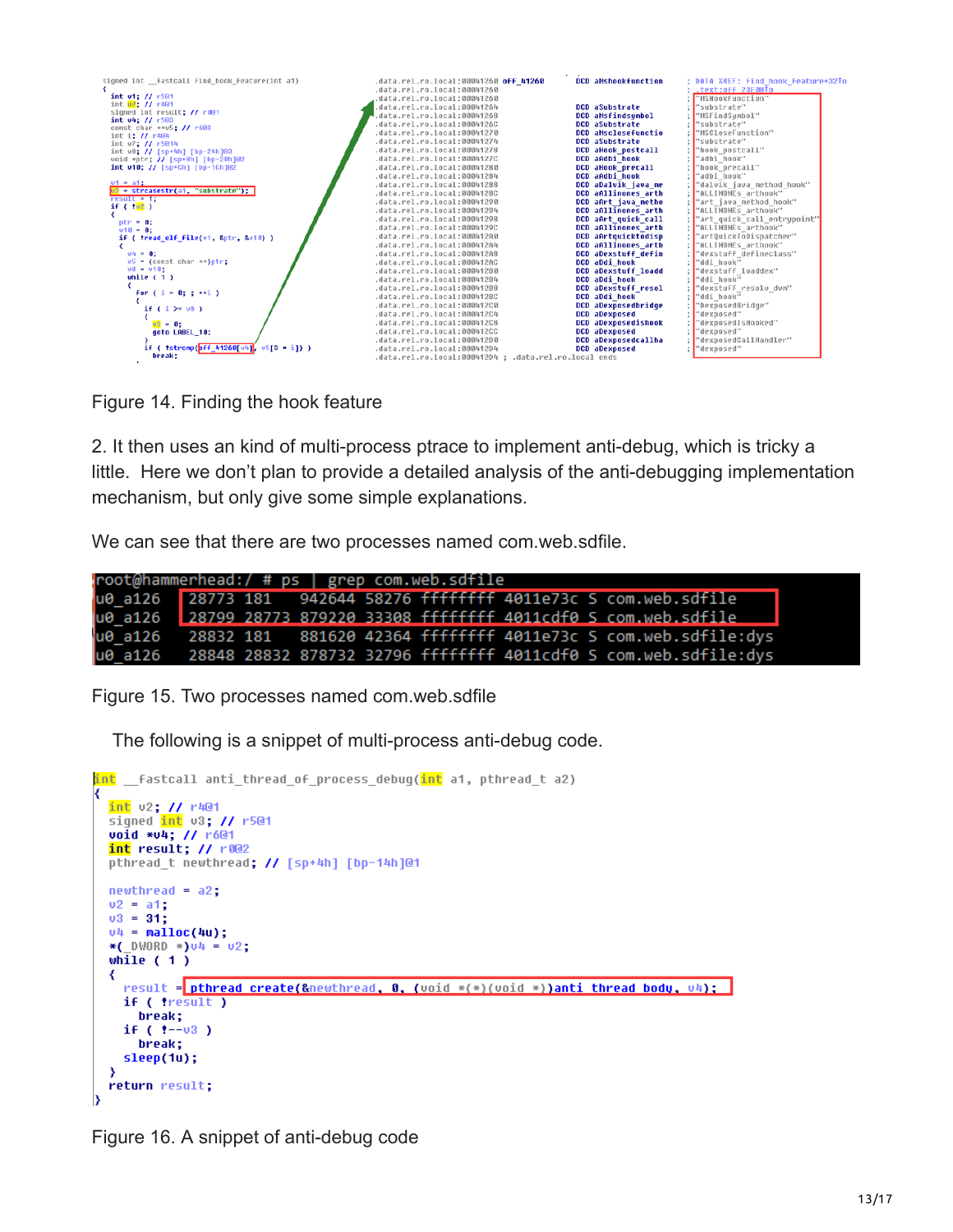3. The program also uses inotify to monitor the memory and pagemap of the main process. It causes the memory dumping to be incomplete. The two processes use pipe to communicate with each other.

In short, these anti-debug and anti-hook methods create a big obstacle for reversing engineering. So bypassing these anti- methods is our first task.

Let's try to bypass them.

As described in Figure 10, the instruction at offset 0x0000F832 jumps to loc\_F924, and then the program executes these anti-debug codes. We can dynamically modify the values of some registers or some ARM instructions to change the execution flow of the program when dynamically debugging. When the program executes the instruction "SUBS R1, R0, #0" at offset 0xF828, we modify the value of register R0 to a non-zero value, which makes the condition of the instruction "BNE loc\_F834" become true. This allows the program to jump to loc\_F834.



Figure 17. How to bypass the anti-debug code

Next, we dynamically debug it, bypass the anti-debug, and then dump the decrypted secondary dex file. The dynamic debugging is shown below.

| <b>Ⅰ IDA View-PC</b>                                                                                                                                                                                                                                                                                                                                    |    | $\Box$ $\Box$ $\Box$ |        | General registers                                                                                                                     |                          |
|---------------------------------------------------------------------------------------------------------------------------------------------------------------------------------------------------------------------------------------------------------------------------------------------------------------------------------------------------------|----|----------------------|--------|---------------------------------------------------------------------------------------------------------------------------------------|--------------------------|
| libSecShell.so:75178825 DCB 0xF0 ; =<br>libSecShell.so:75178826 DCB 0x74 : t<br>libSecShell.so:75178827 DCB 0xFF<br>libSecShell.so:75178828 ;<br><b>PG-</b><br>libSecShell.so:75178828 SUBS<br>R1, R0, #0<br>libSecShell.so:7517882A BNE<br>loc 75178834<br>libSecShell.so:7517882C LDR<br>R0, [SP,#0x1C]<br>libSecShell.so:7517882E BL<br>unk 75176334 |    |                      |        | $\wedge$ RO 00000000 $\leftrightarrow$<br>$R1/00000000$ +<br><b>R2 4E005018 → dalvi</b><br>R3 4E005018 4 dalui<br>R4 BED36B74 4 [stac |                          |
| - libSecShell.so:75178832 B<br>loc 75178924<br>Modify register value<br>libSecShell.so:75178834 :<br>libSecShell.so:75178834<br>: CODE XREF: 1i New value 0x00000001<br>libSecShell.so:75178834 loc 75178834<br>libSecShell.so:75178834 MOUS<br>R4, #0<br>libSecShell.so:75178836 LDR<br>R3, [R6]                                                       | ок |                      | Cancel |                                                                                                                                       | $\times$<br>$\checkmark$ |
| UNKNOWN 75178828: libSecShell.so: JNI OnLoad+1134 (Synchronized with PC)<br>≺                                                                                                                                                                                                                                                                           |    |                      |        | Line 1 of 1                                                                                                                           |                          |
| <b>O</b> Hex View-1<br><b>FFFF0FF0</b>                                                                                                                                                                                                                                                                                                                  |    |                      |        |                                                                                                                                       |                          |
|                                                                                                                                                                                                                                                                                                                                                         |    |                      |        |                                                                                                                                       |                          |

Figure 18. Modifying the value of R0 to non-zero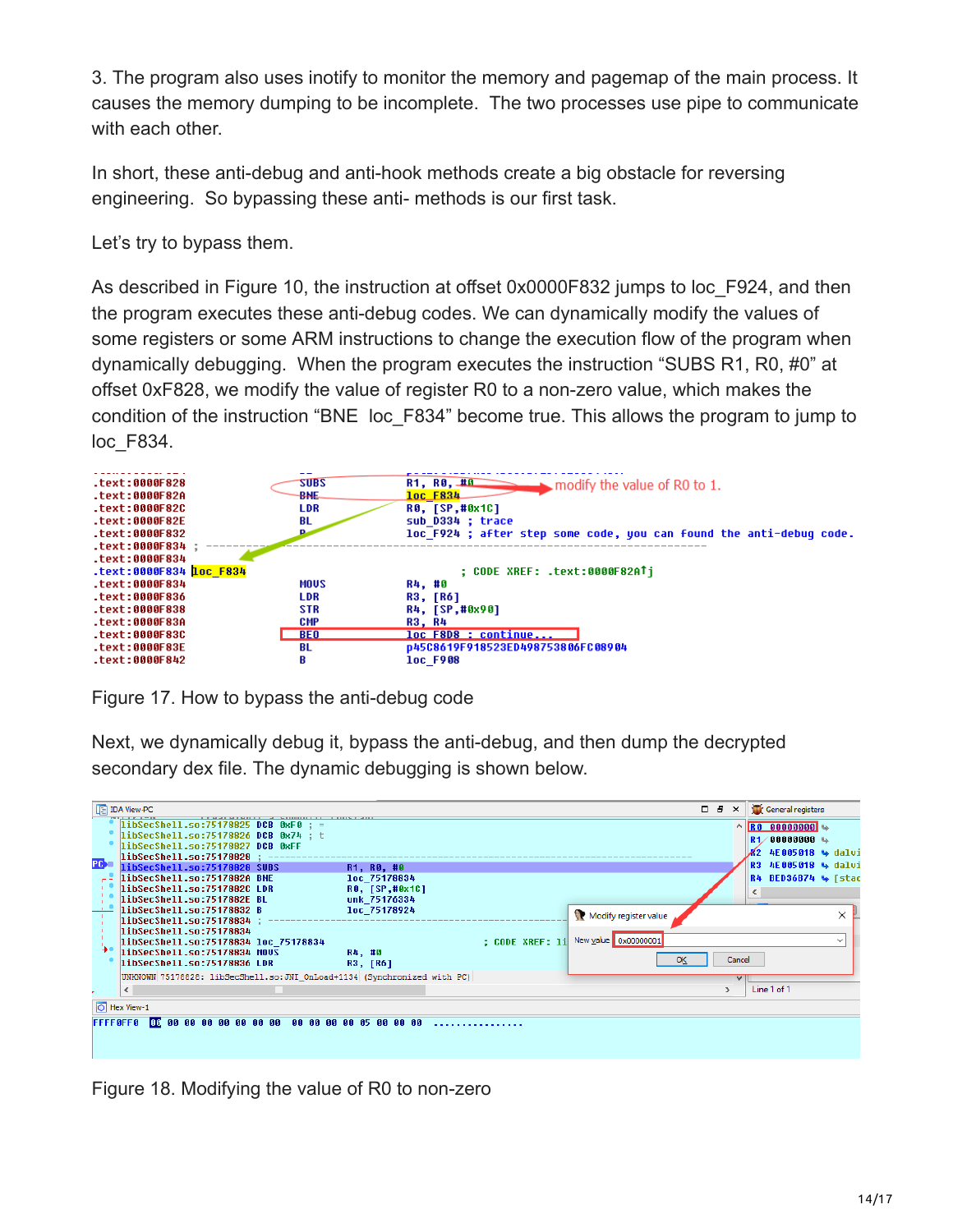

Figure 19. Jump to local\_75178834

Next, jump to local 751788D8, as follows.



Figure 20. Decryption function for the secondary dex

The function p34D946B85C4E13BE6E95110517F61C41 is the decryption function. The register R0 points to the memory storing the encrypted dex file, and the value of R1 is the size of file and is equal to 0x94A3E(608830). The encrypted dex file is secData0.jar in the folder assets in the apk package. The following is the file secData0.jar.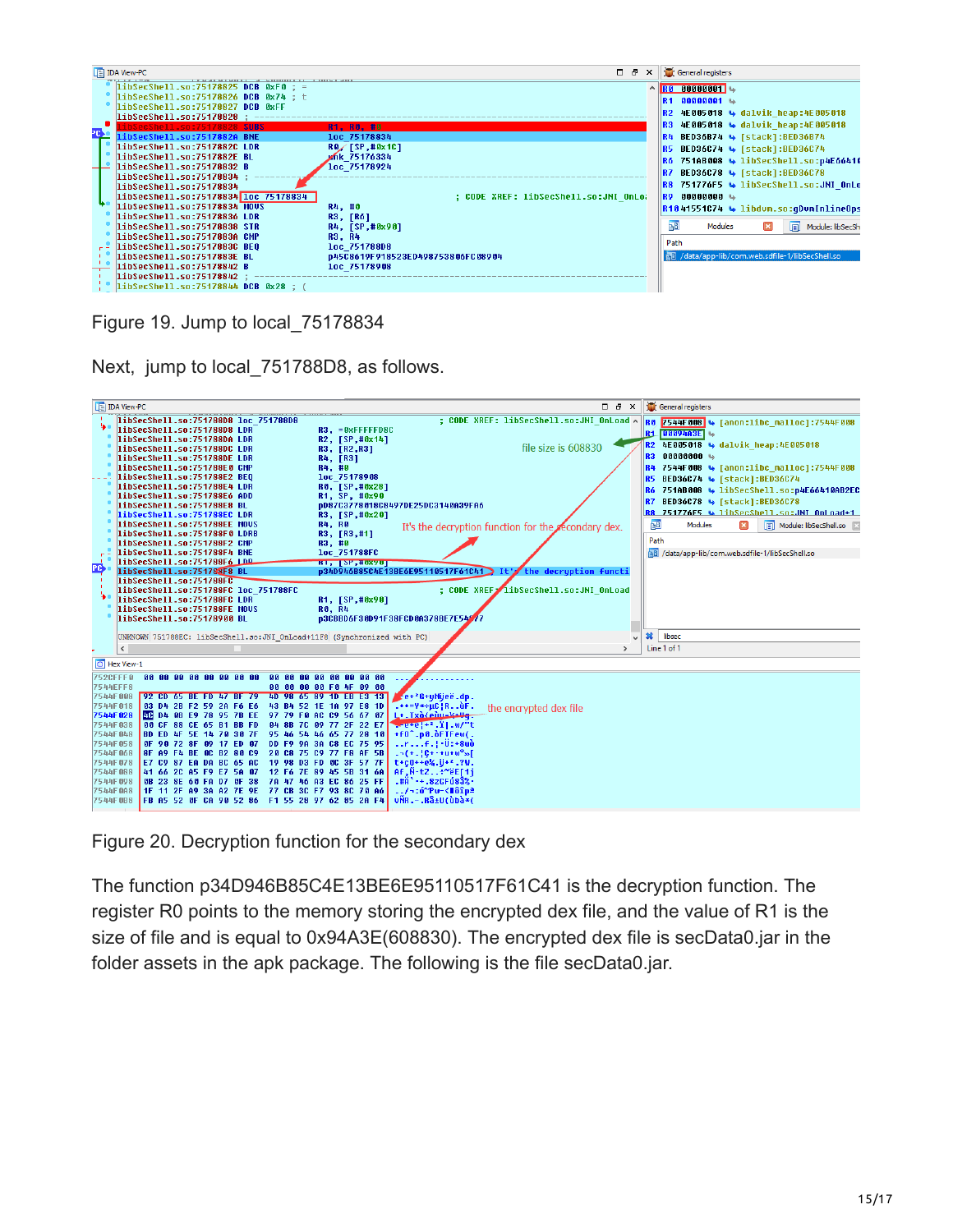| secData0.jar |                         |                         |   |   |   |   |   |   |   |   |                         |   |   |    |                         |                                              |
|--------------|-------------------------|-------------------------|---|---|---|---|---|---|---|---|-------------------------|---|---|----|-------------------------|----------------------------------------------|
| Offset       | $\Omega$                | 2                       | з | 4 | 5 | 6 | 7 | я | 9 | А | в                       | с | D | F. | F                       | ANSI ASCII<br>$\boldsymbol{\wedge}$          |
| 00000000     | 92 CD 65 BE FD 47 BF 79 |                         |   |   |   |   |   |   |   |   | 4D 98 65 89 1D EB E3 13 |   |   |    |                         | ′Íe*ýG¿yMë‱ ëã                               |
| 00000010     |                         | 03 D4 2B F2 59 2A F6 E6 |   |   |   |   |   |   |   |   | 43 B4 52 1E 1A 97 E8 1D |   |   |    |                         | $0 + \delta Y * \delta x C' R$ $-\dot{e}$    |
| 00000020     |                         | 4C D4 0B E9 78 95 7B EE |   |   |   |   |   |   |   |   | 97 79 FO AC C9 56 67 07 |   |   |    |                         | LÔ éx•{î-yð¬ÉVg                              |
| 00000030     | 00 CF 88 CE 65 B1 BB FD |                         |   |   |   |   |   |   |   |   | 04 8B 7C 09 77 2F 22 E7 |   |   |    |                         | Ï^Îe±»ý <  w/"ç                              |
| 00000040     | BD ED 4F 5E 14 70 30 7F |                         |   |   |   |   |   |   |   |   | 95 46 54 46 65 77 28 10 |   |   |    |                         | 1≤iO^ p0 .FTFew(                             |
| 00000050     |                         | OF 90 72 8F 09 17 ED 07 |   |   |   |   |   |   |   |   | DD F9 9A 3A C8 EC 75 95 |   |   |    |                         | í Ýùš:Èìu·                                   |
| 00000060     | 8F A9 F4 BE OC B2 80 C9 |                         |   |   |   |   |   |   |   |   |                         |   |   |    | 20 C8 75 C9 77 F8 AF 5B | ©ô¾ "€É ÈuÉwø¯[                              |
| 00000070     | E7 C9 87 EA DA BC 65 AC |                         |   |   |   |   |   |   |   |   | 19 98 D3 FD OC 3F 57 7F |   |   |    |                         | cɇêÚke⊣ Óý ?W                                |
| 00000080     | 41 66 2C A5 F9 E7 5A 07 |                         |   |   |   |   |   |   |   |   | 12 F6 7E 89 45 5B 31 6A |   |   |    |                         | Af, ¥ùçZ ö~%E[1j                             |
| 00000090     |                         | 0B 23 8E 60 FA D7 0F 38 |   |   |   |   |   |   |   |   | 7A 47 46 A3 EC 86 25 FF |   |   |    |                         | #Ž`ú× 8zGF£ì†%ÿ                              |
| 000000A0     | 1F 11 2F A9 3A A2 7E 9E |                         |   |   |   |   |   |   |   |   | 77 CB 3C F7 93 8C 70 A6 |   |   |    |                         | /©: ¢~žwË<÷"Œp¦                              |
| 000000B0     |                         | FB A5 52 OF CA 90 52 86 |   |   |   |   |   |   |   |   | F1 55 28 97 62 85 2A F4 |   |   |    |                         | û¥R Ê R†ñU (-b*ô                             |
| 000000C0     |                         | 54 AA EO 4F 81 45 D9 4D |   |   |   |   |   |   |   |   | 28 CC 85 D3 65 26 33 F8 |   |   |    |                         | T <sup>a</sup> àO EÙM (ÌÓe&3ø                |
| 000000D0     |                         | 40 B3 6F A1 2F 13 00 E8 |   |   |   |   |   |   |   |   |                         |   |   |    | 12 3F 2B DF FE F5 87 84 | $e^s$ o i /<br>$\dot{e}$ ?+ $Bb\tilde{o}$ ‡" |

Figure 21. The file secData0.jar in the folder assets in the apk package



Figure 22. The content of the decrypted secondary apk file in memory

We can now dump the memory of the decrypted file to the file decrypt.dump.

The decrypted file is a zip format file, and it contains the secondary dex file. After decryption, the program decompresses the decrypted secondary apk to a dex file. The function p3CBBD6F30D91F38FCD0A378BE7E54877 is used to decompress the file.

Next, the function unk\_75176334 invokes the java method install of class com.secshell.shellwrapper.DexInstall to load the secondary dex.